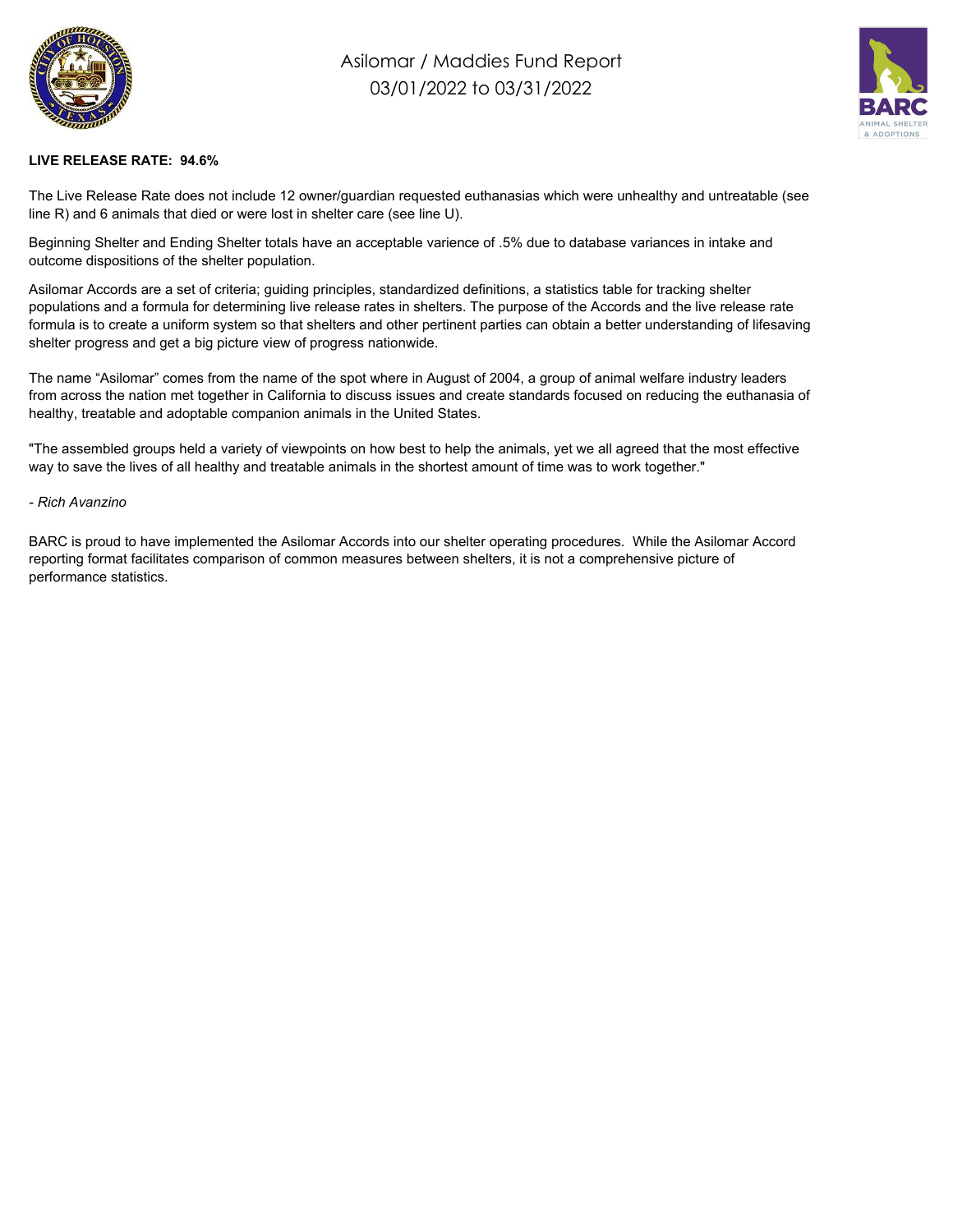| Α | <b>BEGINNING SHELTER COUNT (INCLUDING FOSTERS)</b>                           | Dog<br>642   | Cat<br>698   | Total<br>1340 |
|---|------------------------------------------------------------------------------|--------------|--------------|---------------|
|   | <b>INTAKE (Live Dogs and Cats Only)</b>                                      |              |              |               |
|   | <b>From the Public</b>                                                       |              |              |               |
|   | Healthy                                                                      | 513          | 134          | 647           |
|   | Treatable-Rehabilitatable                                                    | 157          | 39           | 196           |
|   | Treatable-Manageable                                                         | 22           | 3            | 25            |
|   | Unhealthy & Untreatable                                                      | 152          | 195          | 347           |
| в | Subtotal Intake from the Public                                              | 844          | 371          | 1215          |
|   | Incoming Transfers from Organizations within Community/Coalition             |              |              |               |
|   | Healthy                                                                      | $\mathbf{0}$ | 0            | 0             |
|   | Treatable-Rehabilitatable                                                    | $\mathbf{1}$ | 0            | $\mathbf{1}$  |
|   | Treatable-Manageable                                                         | $\mathbf{0}$ | 0            | $\mathbf{0}$  |
|   | Unhealthy & Untreatable                                                      | $\Omega$     | $\Omega$     | $\mathbf 0$   |
| С | Subtotal Intake From Incoming Transfers from Organizations within community  | 1            | $\mathbf{0}$ | 1             |
|   | Incoming Transfers from Organizations outside Community/Coalition            |              |              |               |
|   | Healthy                                                                      | $\mathbf{0}$ | 0            | 0             |
|   | Treatable-Rehabilitatable                                                    | $\mathbf{0}$ | 0            | 0             |
|   | Treatable-Manageable                                                         | $\Omega$     | 0            | $\mathbf{0}$  |
|   | Unhealthy & Untreatable                                                      | 0            | 0            | 0             |
| D | Subtotal Intake From Incoming Transfers from Organizations outside community | 0            | 0            | 0             |
|   | From Owners/Guardians Requesting Euthanasia                                  |              |              |               |
|   | Healthy                                                                      | $\mathbf{0}$ | 0            | 0             |
|   | Treatable-Rehabilitatable                                                    | $\mathbf{0}$ | 0            | $\mathbf{0}$  |
|   | Treatable-Manageable                                                         | $\mathbf{0}$ | 0            | $\mathbf{0}$  |
|   | Unhealthy & Untreatable                                                      | 14           | 0            | 14            |
| Е | Subtotal Intake From Owners/Guardians Requesting Euthanasia                  | 14           | 0            | 14            |
| F | TOTAL INTAKE [B + C + D + E]                                                 | 859          | 371          | 1230          |
| G | From Owners/Guardians Requesting Euthanasia (Unhealthy & Untreatable Only)   | $-14$        | $\mathbf{0}$ | -14           |
| н | <b>ADJUSTED TOTAL INTAKE [F minus G]</b>                                     | 845          | 371          | 1216          |